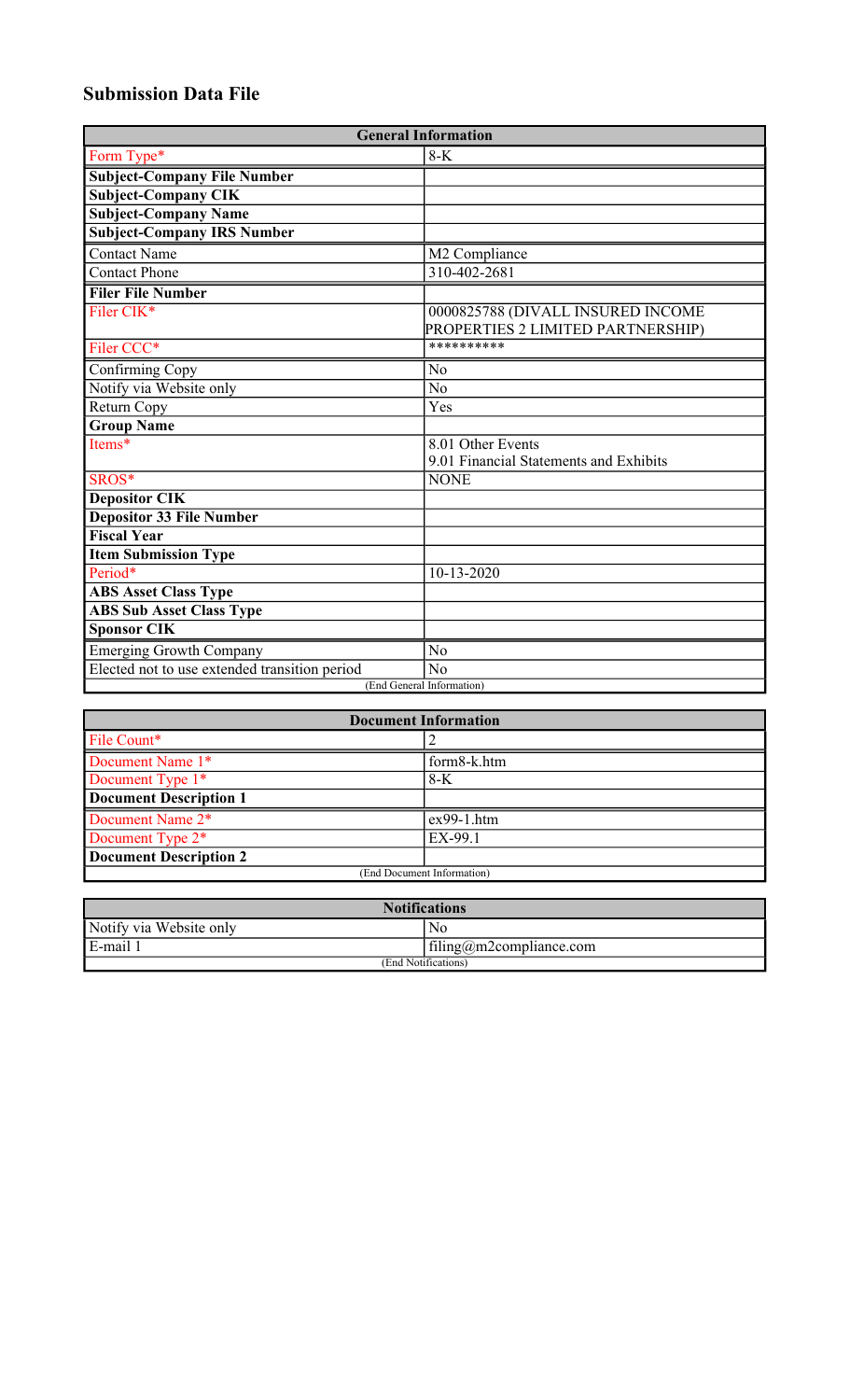# **UNITED STATES SECURITIES AND EXCHANGE COMMISSION**

**Washington, D.C. 20549**

# **FORM 8-K**

**CURRENT REPORT Pursuant to Section 13 or 15(d) of The Securities Exchange Act of 1934**

**Date of Report (Date of earliest event reported)**: October 13, 2020

# **DIVALL INSURED INCOME PROPERTIES 2, L.P.**

(Exact name of registrant as specified in its charter)

**Wisconsin 000-17686 39-1606834** (State or Other Jurisdiction of Incorporation)

(Commission File Number)

(IRS Employer Identification Number)

**1900 W 75th Street, Suite 100 Prairie Village, KS 66208** (Address of principal executive offices)

**816-421-7444**

(Registrant's telephone number, including area code)

**Not Applicable**

(Former name or former address, if changed since last report.)

Check the appropriate box below if the Form 8-K filing is intended to simultaneously satisfy the filing obligation of the registrant under any of the following provisions:

[ ] Written communications pursuant to Rule 425 under the Securities Act (17 CFR 230.425)

[ ] Soliciting material pursuant to Rule 14a-12 under the Exchange Act (17 CFR 240.14a-12)

[ ] Pre-commencement communications pursuant to Rule 14d-2(b) under the Exchange Act (17 CFR 240.14d-2(b))

[ ] Pre-commencement communications pursuant to Rule 13e-4(c) under the Exchange Act (17 CFR 240.13e-4(c))

Securities registered pursuant to Section 12(b) of the Act:

| Title of each class | <b>Trading Symbol(s)</b> | Name of each exchange on which registered |
|---------------------|--------------------------|-------------------------------------------|
| None                |                          | N/A                                       |

Indicate by check mark whether the registrant is an emerging growth company as defined in Rule 405 of the Securities Act (17 CFR 230.405) or Rule 12b-2 of the Securities Exchange Act of 1934 (17 CFR 240.12b-2).

Emerging growth company [ ]

If an emerging growth company, indicate by check mark if the registrant has elected not to use the extended transition period for complying with any new or revised financial accounting standards provided pursuant to Section 13(a) of the Exchange Act. [ ]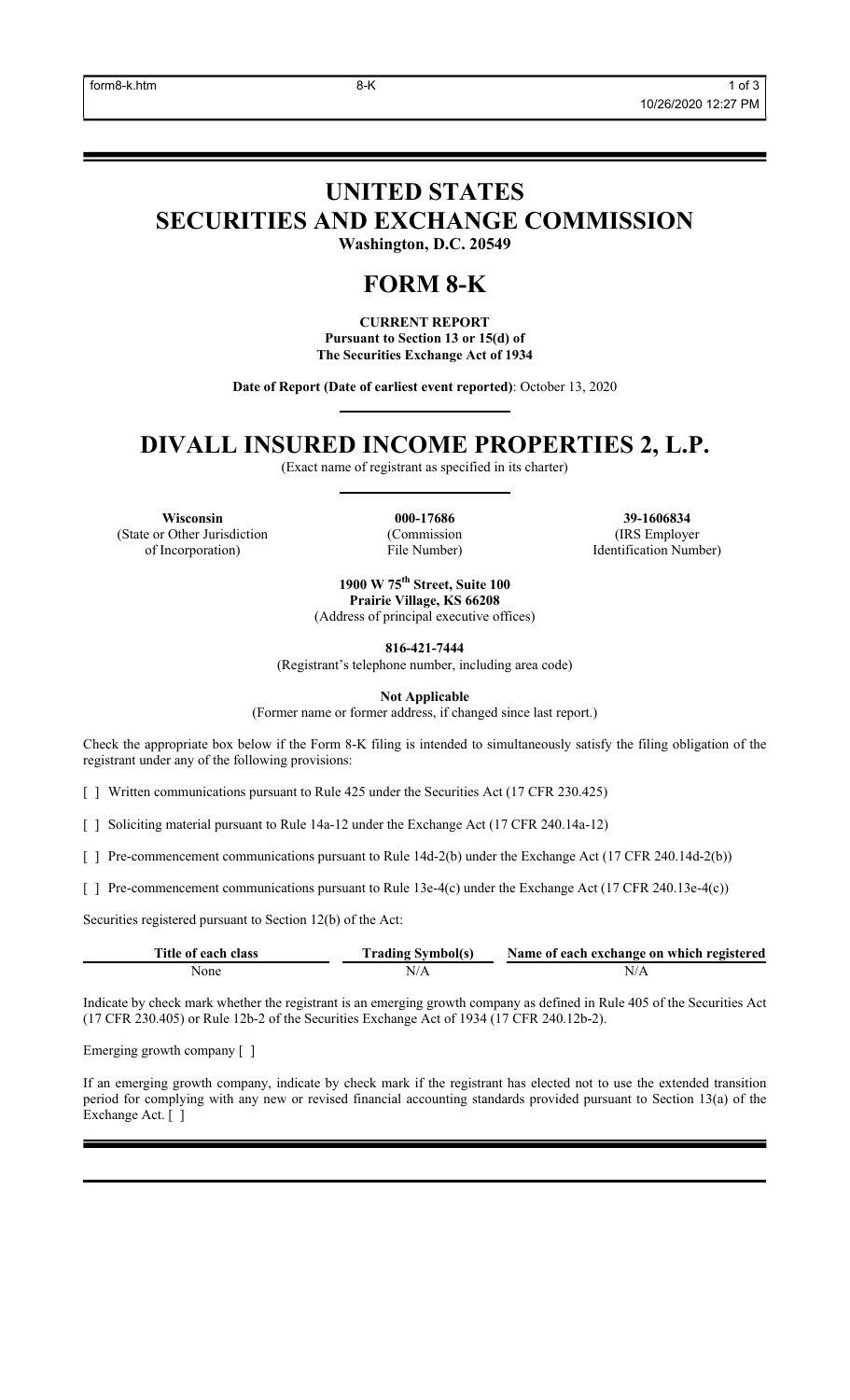### **Item 8.01 Other Events.**

On October 13, 2020, DiVall Insured Income Properties 2, L.P. (the "Partnership") became aware of an unsolicited minitender offer from Peachtree Partners ("Peachtree") to purchase units of the Partnership (the "Units") from limited partners of the Partnership (the "Limited Partners") at a price of \$285 per Unit. Although the Partnership remained neutral in response to most prior "mini-tender offers", the Partnership recommends that the Limited Partners reject Peachtree's current mini-tender offer, as disclosed in the Partnership's letter to the Limited Partners dated October 20, 2020 (the "Letter to Limited Partners") providing further information regarding the mini-tender offer by Peachtree.

A copy of the Letter to Limited Partners is attached to this Current Report on Form 8-K as Exhibit 99.1, which is incorporated herein by this reference. A copy of the Letter to Limited Partners is also posted on the Partnership's website, which can be accessed at http://www.divallproperties.com/newsletter.php. The Partnership is electing to file this Current Report on Form 8-K under this Item 8.01 to disclose the information required to be disclosed by Regulation FD.

#### **Forward-Looking Statements**

This Current Report on Form 8-K, and the information contained in Exhibit 99.1 incorporated herein, contains forwardlooking statements within the meaning of Section 27A of the Securities Act of 1933, as amended, and Section 21E of the Securities Exchange Act of 1934, as amended. Such forward-looking statements include statements about the expected timing, completion and effects of the proposed sale of assets and liquidation, as well as statements describing the objectives, projections, estimates or future predictions of the Partnership's operations. These statements may be identified by the use of forward-looking terminology such as "anticipates," "believes," "could," "estimate," "expect," "will," or other variations on these terms. The Partnership cautions that by their nature forward-looking statements involve risk or uncertainty and that actual results may differ materially from those expressed in any forward-looking statements as a result of such risks and uncertainties, including but not limited to: changes in general economic conditions, changes in commercial real estate conditions and markets, inability of current tenants to meet financial obligations, inability to obtain new tenants upon the expiration of existing leases, the potential need to fund tenant improvements or other capital expenditures out of operating cash flow, and effects of the on-going Covid-19 pandemic.

All forward-looking statements contained in Exhibit 99.1 incorporated herein are expressly qualified in their entirety by this cautionary notice. The reader should not place undue reliance on such forward-looking statements, since the statements speak only as of the date that they are made and the Partnership has no obligation and does not undertake publicly to update, revise or correct any forward-looking statement for any reason.

#### I**tem 9.01 Financial Statements and Exhibits**

#### (d) **Exhibits**

99.1 Letter to Limited Partners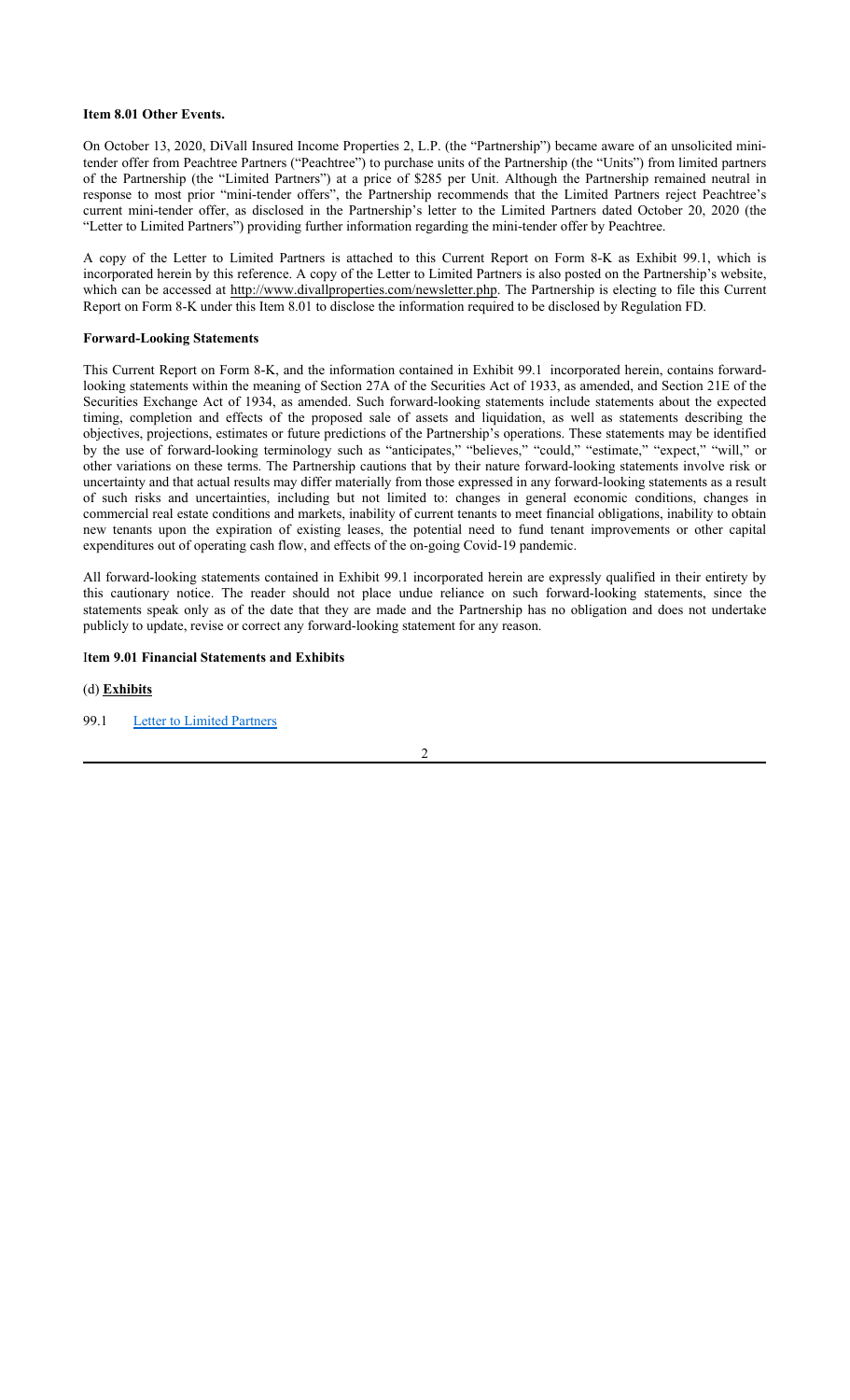## **SIGNATURES**

Pursuant to the requirements of the Securities Exchange Act of 1934, the registrant has duly caused this report to be signed on its behalf by the undersigned hereunto duly authorized.

### **DiVall Insured Income Properties 2, L.P.**

By:The Provo Group, Inc., General Partner

Bruce A. Provo, President

Date: October 26, 2020 By:/s/ Bruce A. Provo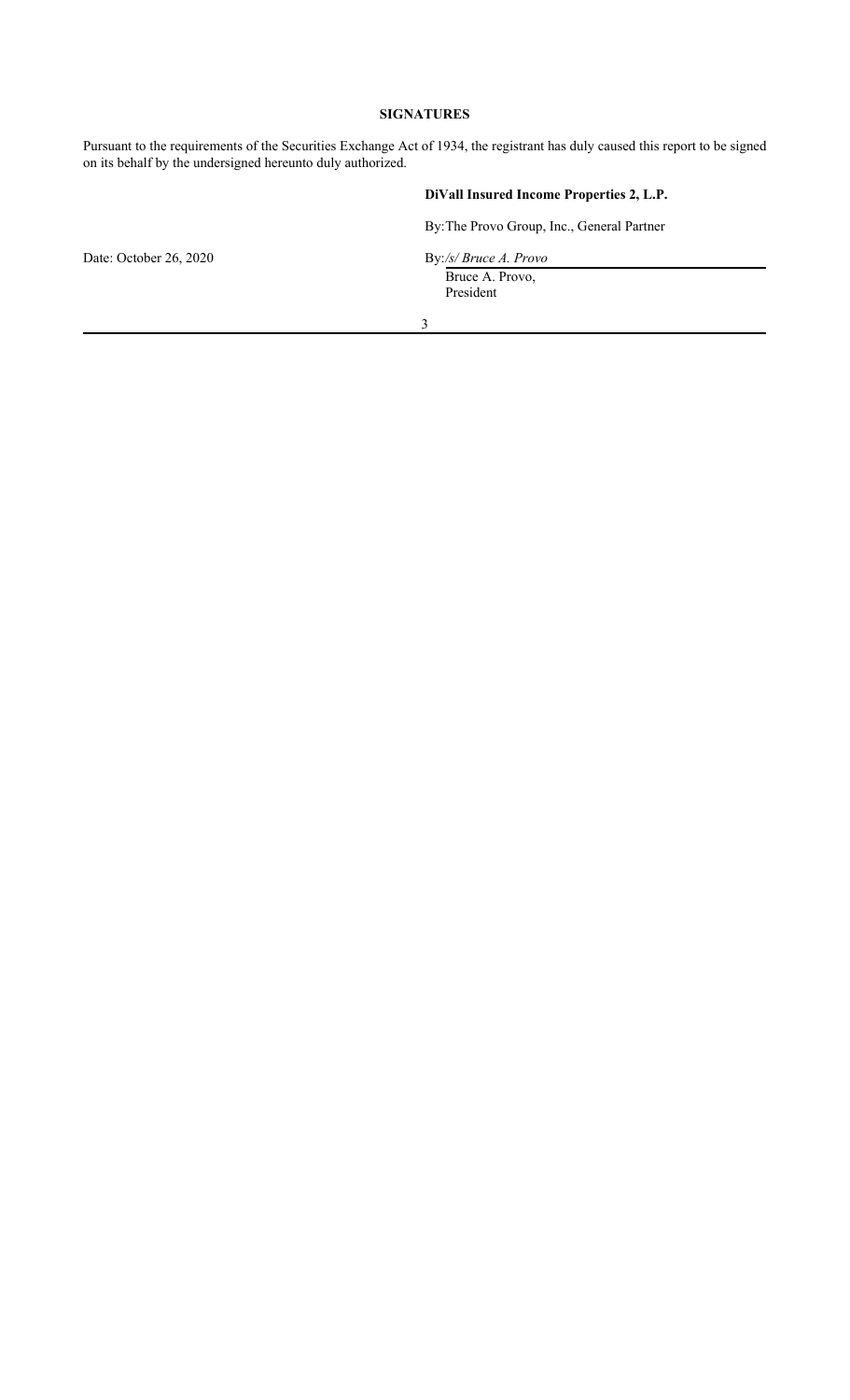#### **Exhibit 99.1**

October 20, 2020

#### **RE: DiVall Insured Income Properties 2, L.P. Third Party Tender Offer**

Ladies and Gentlemen:

On or about October 13, 2020, Peachtree Partners (the "Bidder") distributed an unsolicited "postcard" offer to Purchase to an unknown number of limited partners ("Limited Partners") of DiVall Insured Income Properties 2, L.P. (the "Partnership"). The offer agreed to purchase an unspecified number of the outstanding limited partnership units of the Partnership ("Units"), at a purchase price equal to \$285 per Unit (the "Offer").

Pursuant to Rule 14e-2 under the Securities Exchange Act of 1934, as amended (the "Exchange Act"), the Partnership is obligated to take a position with respect to the Offer. Historically, the Partnership remained neutral in response to "mini-tender offers" prior to November 2017. **In contrast, the Partnership does not recommend or endorse the current Offer, nor can the Partnership legally transfer any Units tendered to the Bidder**.

The Partnership strongly believes that the Bidder is not permitted to conduct this "mini tender offer" because the Bidder, together with its affiliates, beneficially owns more than 5% of the outstanding Units prior to the Offer. Based on a public filing with the SEC, the Partnership reasonably believes the controlling person of the Bidder already is the beneficial owner of over 5% of the outstanding Units. The Partnership has also previously advised the Bidder of the foregoing. In a lawful mini tender offer, the bidder may not beneficially own more than 5% of the subject class of securities upon completion of the mini tender offer. The Partnership further notes that the Bidder, and its affiliate whom the Partnership reasonably believes is the controlling person of the Bidder, are the subject of SEC cease-and-desist orders permanently enjoining them from committing any future violations of the federal securities laws and regulations relating to tender offers. In view of the foregoing, the Partnership has determined, upon the advice of its legal counsel, that the Partnership may not be permitted to process the transfer of any Units to the Bidder pursuant to its Offer.

The Partnership believes it is important that its Limited Partners understand the following information when considering the Offer or any other unsolicited offer.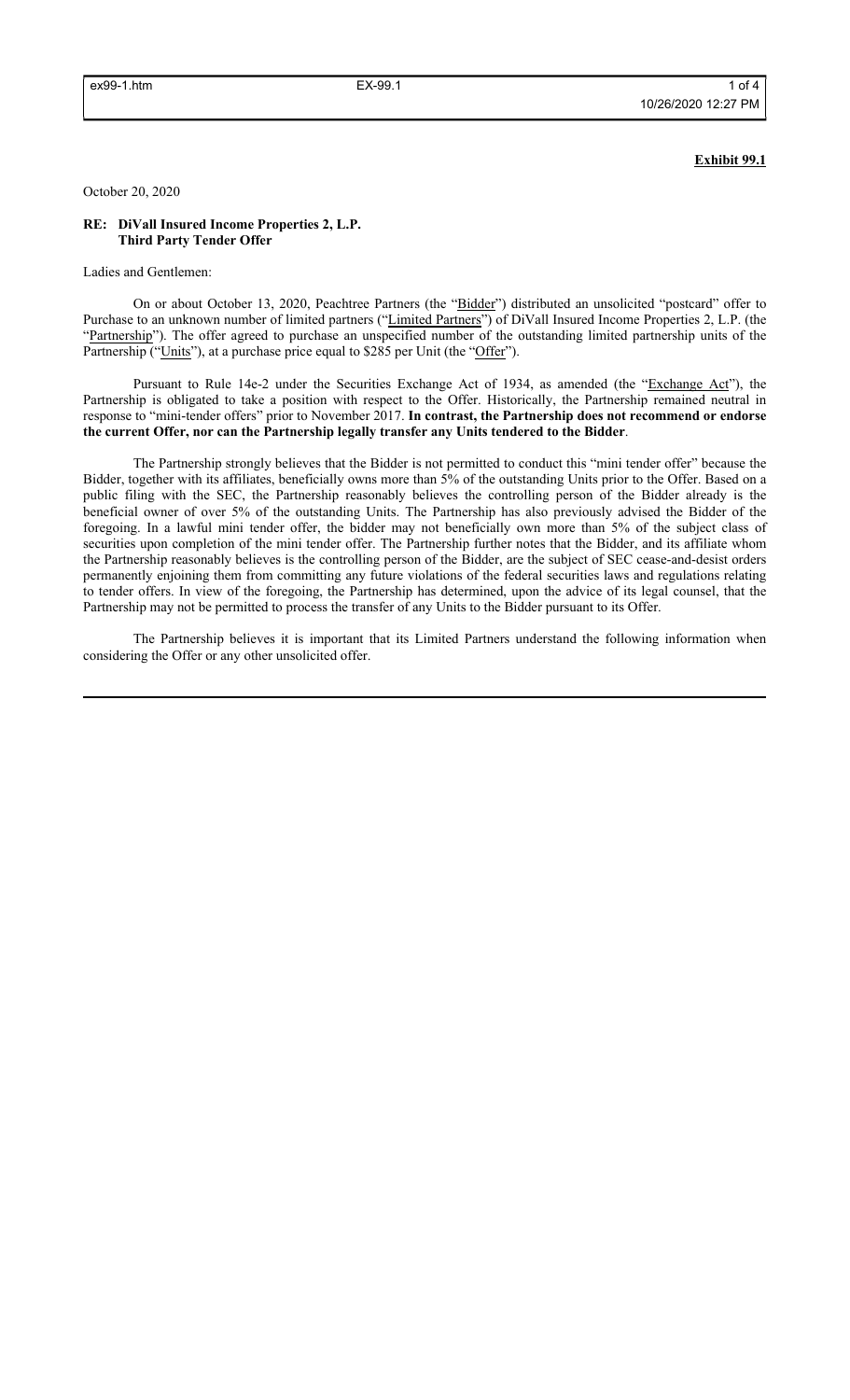#### 1. Third-Party Sales:

With any unsolicited offer, it is important to thoroughly evaluate the terms and conditions. The fine print may be difficult to understand. For example, one area that could lead to confusion is who is entitled to receive (or get credit for) any distributions that occur before the sale is completed and any Unit is transferred to the Bidder.

The SEC has information for investors pertaining to mini-tender offers and has issued warnings about minitender offers. One SEC notice states: "Some bidders make mini-tender offers at below-market prices, hoping that they will catch investors off guard if the investors do not compare the offer price to the current market price." Information from the SEC on min-tender offers can be found at www.sec.gov/answers/miniten.htm and on min-tender offers can be found at www.sec.gov/answers/miniten.htm and https://www.sec.gov/investor/pubs/minitend.htm.

#### 2. Purchase Price of Offer:

The Offer is based on a purchase price equal to \$285 per Unit.

As the Partnership informed Limited Partners in a letter dated December 31, 2019, the Partnership estimated the NUV to approximate \$390 at December 31, 2019. That estimated NUV of approximately \$390 per Unit is approximately 27% greater than the purchase price offered by the Bidder, before deducting transfer fees and any distributions paid. This valuation is subject to a number of limitations, which are disclosed in more detail in the Form 8-K the Partnership furnished to the SEC on February 15, 2020.

In addition, comparative transfer price information is available upon request to our Investor Relations Department. The Partnership's records indicate that Units have recently traded in a range from \$330 to \$339 per Unit. The Partnership, however, makes no representation that these prices are fair or reasonable.

#### 3. Current Cash Yield on Net Unit Value:

Since the Partnership's initial "investable" capital raise of \$39 million (net of \$7 million of syndication fees) in the early 1990's, the Partnership has distributed approximately \$79 million to investors, from both operations and strategic sales.

With the consummation of the six lease extensions on our Wendy's properties during 2020, we expect to be able to level out distributions in future years as \$518,000 of previous percentage rents (received annually) are expected to be received ratably as fixed rent monthly. Please refer to our website www.divallproperties.com for more information from the last two quarters' newsletters.

Our appraised values will likely increase based on long-term lease extensions and the conversion of variable rent (percentage rent) to fixed minimum rent. We expect the annual appraisals to be completed later this year with all the significant new lease activity factored into the appraised values.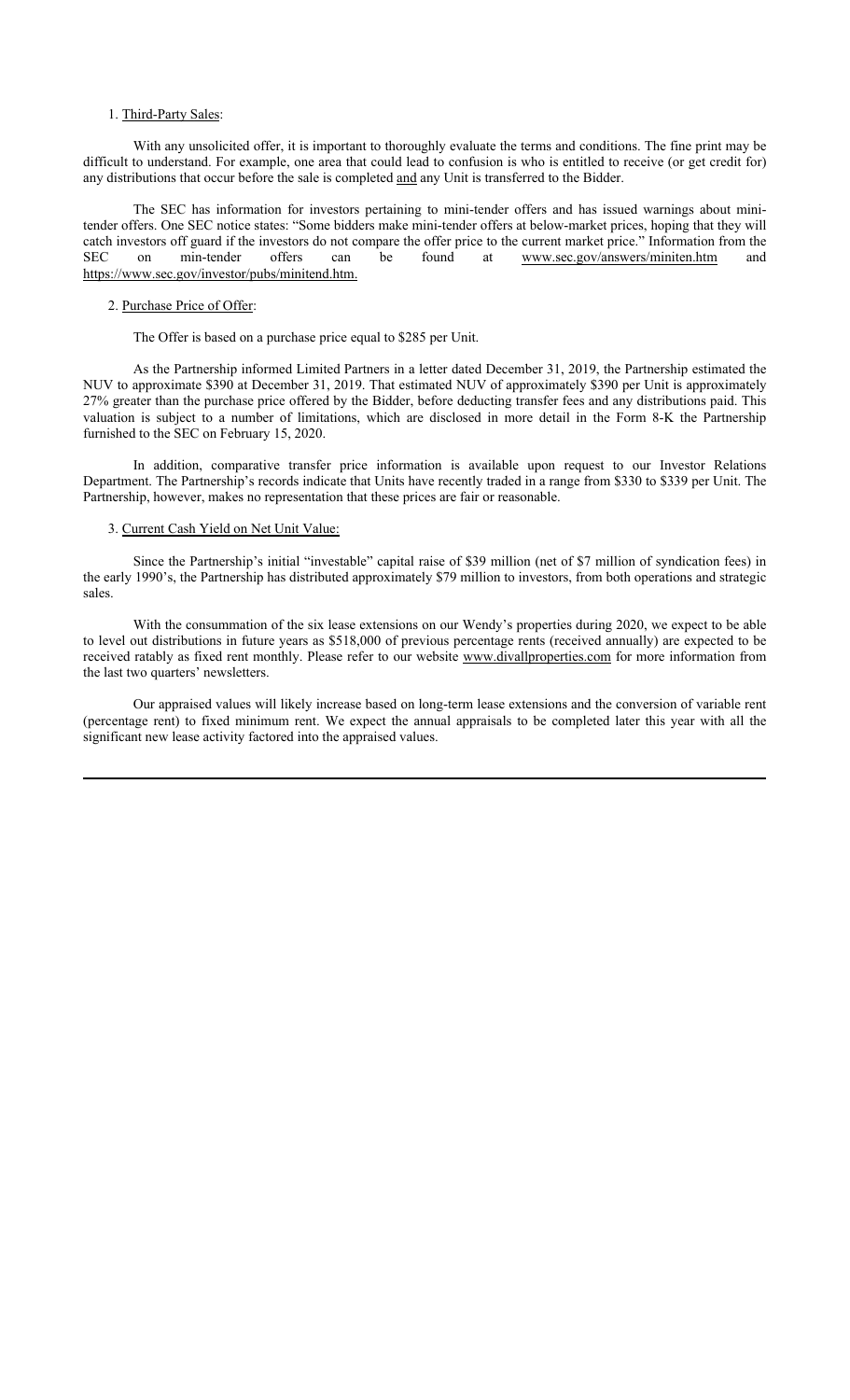#### Percentage Rents Earned in 2020 and Expected to Be Distributed February 2021

The Partnership earns a significant amount of percentage rents annually, but receives payment from the respective tenants in the following January. The Partnership's distribution of these significant amounts is expected to occur with the 2020 fourth quarter distribution payable February 2021. The Partnership expects the February 2021 distribution to represent a substantial percentage of the entire distributions related to 2020.

#### 4. Qualified Matching Service:

Within the last several years, the Partnership instituted a "Qualified Matching Service" as defined in Section 1.7704-1(g) of the Treasury Regulations promulgated under Section 7704 of the Internal Revenue Code of 1986, which facilitates the transfer of up to 10% of the total interest in the Partnership's capital or profits provided certain requirements are met. This Qualified Matching Service provides for some liquidity, outside of a tender offer scenario, through which Units may be bought and sold with competitive bidding.

#### **Once again, you are not required to tender your Units to the Bidder, and the Partnership recommends that you not tender your Units. If you have agreed to tender your Units, we recommend that you contact the Bidder immediately and withdraw and rescind your tender in writing.**

In the event you have questions or require additional information, please feel free to contact DiVall Investor Relations at the address or number(s) below:

- **MAIL:** DiVall Investor Relations c/o Phoenix American Financial Services, Inc. 2401 Kerner Blvd. San Rafael, CA 94901
- **PHONE:** 1-(844)-932-1769
- **FAX:** 1-(415)-485-4553

Sincerely,

The Provo Group Inc., As General Partner of DiVall Insured Income Properties 2, LP

By:*/s/ Bruce A. Provo*

Bruce A. Provo, President